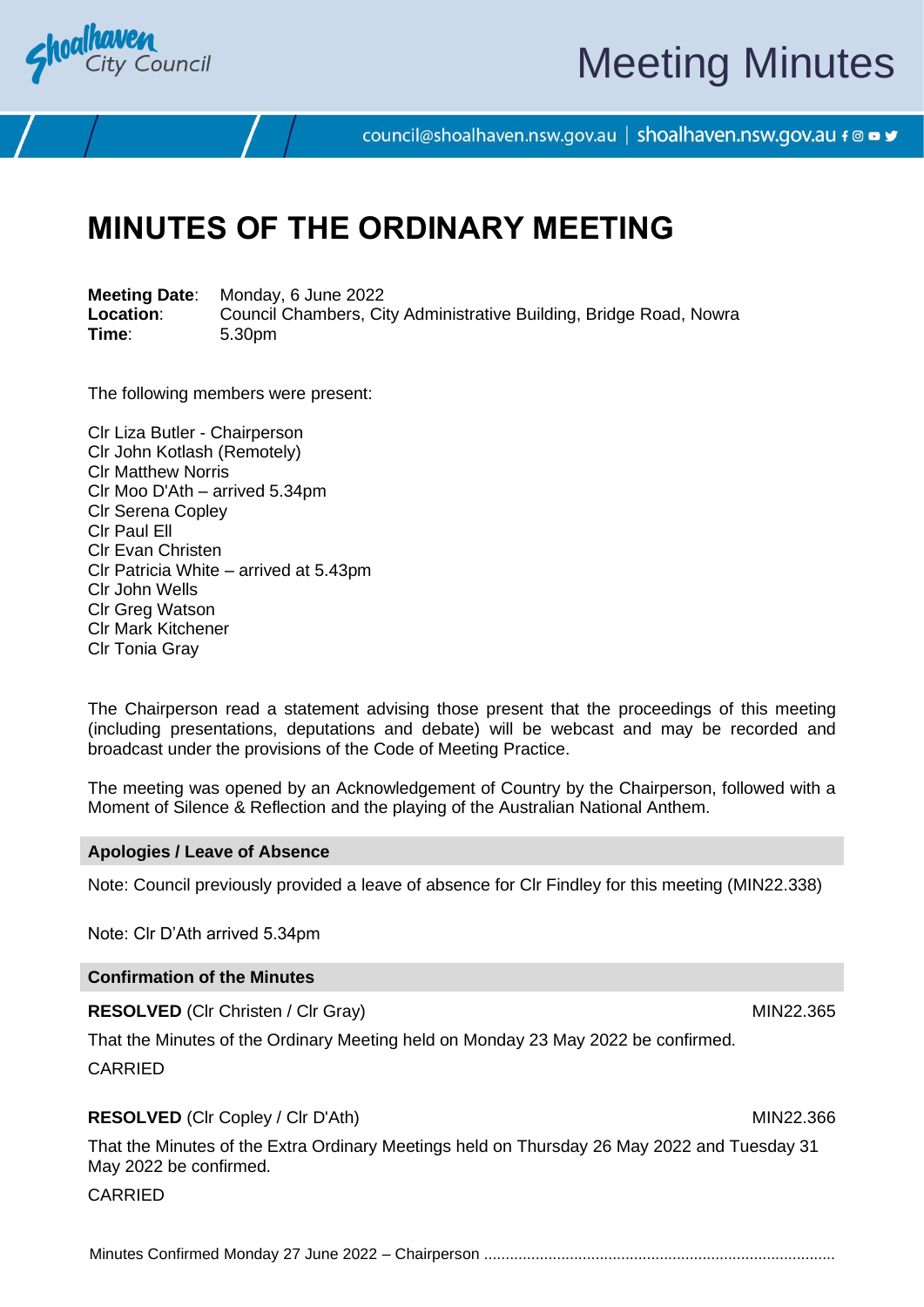

**Declarations of Interest**

Nil

#### **MAYORAL MINUTE**

Nil

# **DEPUTATIONS AND PRESENTATIONS**

#### **CL22.252 - DA16/1465 – 173 Kinghorne St & 2 & 4 Albatross Rd - Nowra - Lot 1, 29 & 30 DP 25114 (page 87)**

Kristen Holt (on behalf of Lee Carmichael – PDC Lawyers) addressed the meeting to speak against the recommendation.

Note: Clr White arrived at 5.43pm

#### **CL22.253 - Development Application - DA22/1281 - 13 The Bastion Manyana - Lot 871 DP 263106 (page 110)**

Mr Gerry McCarthy representing Red Head Villages Association addressed the meeting to speak AGAINST the recommendation.

#### **CL22.254 - Pump Track Investigations - Potential Sites and Way Forward (page 120)**

Kylie Knight representing Bomaderry Community Inc addressed the meeting to speak FOR the recommendation.

#### **CL22.257 – Notice of Motion - PP-2021-406 - Planning Proposal - Callala Bay and Kinghorne Point Halloran Trust Lands Rezoning (page 161)**

Mr James Harris (Allen Price & Scarratts representing the owner Sealark Pty Ltd) addressed the meeting to speak AGAINST the recommendation.

Ms Cassi Plate representing Callala Environmental Alliance addressed the meeting to speak FOR the recommendation.

## **CALL OVER OF THE BUSINESS PAPER**

#### **Call Over of Business Paper - En bloc**

#### **RESOLVED** (CIr White / Cir Wells) MIN22.367

That the following items be resolved en bloc:

- Youth Advisory Committee:
	- o YA22.13 Additional Item Community Membership Nomination Nathaniel **Woodcock**
- City Performance:
	- o CL22.243 Women in Public Sector Leadership Summit 2022
- City Services:
	- o CL22.246 Policy for Review POL16/154 Private Use of Public Parking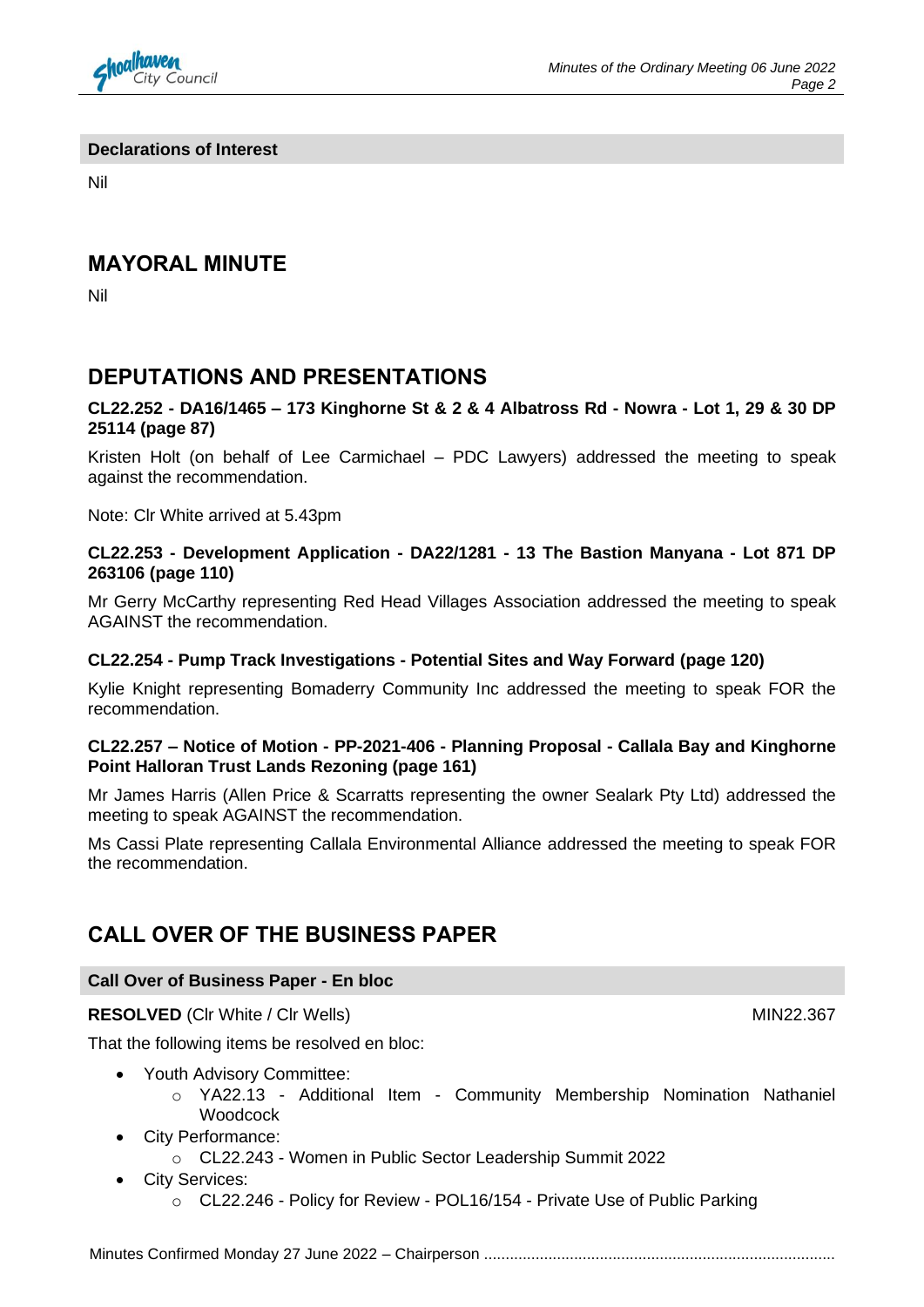

- o CL22.248 Tenders Management & Operation Holiday Haven Burrill Lake
- o CL22.249 Tenders Rehabilitation of Worrigee Road (CH860 CH1620), **Worrigee**
- o CL22.250 Land Acquisition Matters Cambewarra Locality
- City Development:
	- o CL22.251 Variations to Development Standards March Quarter 2022
- Shoalhaven Water:
	- o CL22.255 National Performance Reporting Score Card

Note – the items will be marked with an asterisk (\*) in these Minutes.

FOR: Clr Kotlash, Clr Norris, Clr Butler, Clr D'Ath, Clr Copley, Clr Ell, Clr Christen, Clr White, Clr Wells, Clr Watson, Clr Kitchener and Clr Gray

AGAINST: Nil

**CARRIED** 

#### **Procedural Motion - Bring Item Forward**

**RESOLVED** (CIr Ell / Cir Copley) MIN22.368

That following items be brought forward for consideration:

- CL22.252 DA16/1465 173 Kinghorne St & 2 & 4 Albatross Rd Nowra Lot 1, 29 & 30 DP 25114
- CL22.253 Development Application DA22/1281 13 The Bastion Manyana Lot 871 DP 263106
- CL22.254 Pump Track Investigations Potential Sites and Way Forward
- CL22.257 Notice of Motion PP-2021-406 Planning Proposal Callala Bay and Kinghorne Point Halloran Trust Lands Rezoning
- FOR: Clr Kotlash, Clr Norris, Clr Butler, Clr D'Ath, Clr Copley, Clr Ell, Clr Christen, Clr White, Clr Wells, Clr Watson, Clr Kitchener and Clr Gray

AGAINST: Nil CARRIED

| CL22.252 DA16/1465 – 173 Kinghorne St & 2 & 4 Albatross Rd - |
|--------------------------------------------------------------|
| Nowra - Lot 1, 29 & 30 DP 25114                              |

**HPERM Ref: D22/183837**

Note: A Deputation was received on this item.

#### **Recommendation**

That Development Application DA16/1465 – mixed use development consisting of 55 residential units and commercial space on the land known as 173 Kinghorne Street and 2 & 4 Albatross Road, Nowra (Lot 1, 29 and 30 DP 25114) be determined by way of refusal for the reasons outlined in this report and detailed in Attachment 2.

#### MOTION (Clr Watson / Clr Ell)

That the matter of DA16/1465 – 173 Kinghorne St &  $2 \& 4$  Albatross Rd - Nowra - Lot 1, 29 & 30 DP 25114 be deferred to the July Ordinary meeting.

FOR: Clr Copley, Clr Ell, Clr White, Clr Wells, Clr Watson and Clr Kitchener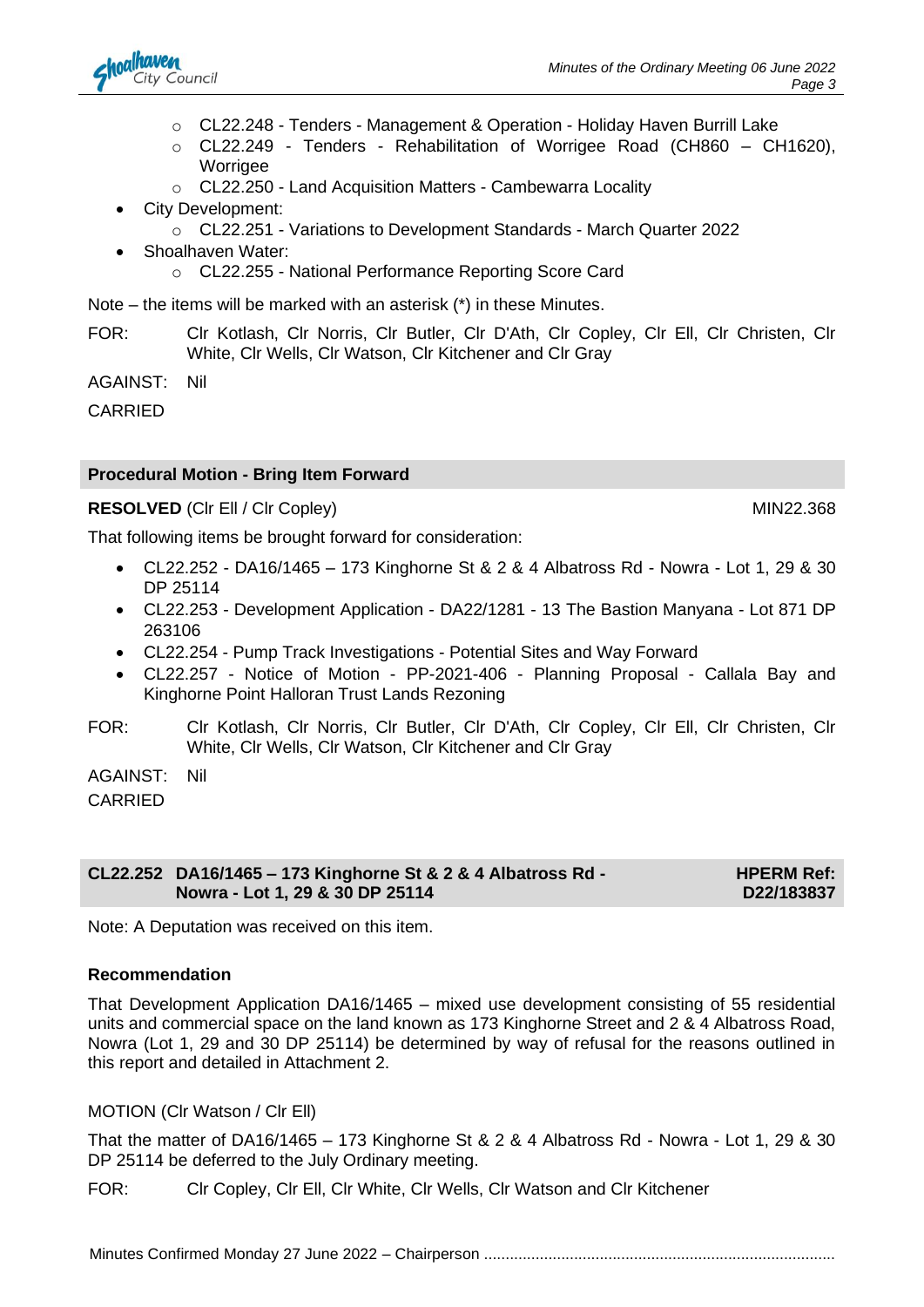

AGAINST: Clr Kotlash, Clr Norris, Clr Butler, Clr D'Ath, Clr Christen and Clr Gray LOST ON THE CASTING VOTE

#### **RESOLVED** (CIr Norris / CIr D'Ath) MIN22.369

That Development Application DA16/1465 – mixed use development consisting of 55 residential units and commercial space on the land known as 173 Kinghorne Street and 2 & 4 Albatross Road, Nowra (Lot 1, 29 and 30 DP 25114) be determined by way of refusal for the reasons outlined in this report and detailed in Attachment 2.

FOR: Clr Kotlash, Clr Norris, Clr Butler, Clr D'Ath, Clr Christen and Clr Gray

AGAINST: Clr Copley, Clr Ell, Clr White, Clr Wells, Clr Watson and Clr Kitchener

CARRIED ON THE CASTING VOTE

Note: A rescission motion was received on this item.

**CL22.253 Development Application - DA22/1281 - 13 The Bastion Manyana - Lot 871 DP 263106 HPERM Ref: D22/199718**

Note: A Deputation was received on this item.

#### **Recommendation**

That Development Application DA22/1281 to construct a two-storey attached dual occupancy at Lot 871 DP 263106, 13 The Bastion, Manyana be approved subject to the conditions contained in Attachment 2 of this report.

Clr Wells raised a Point of Order against Clr D'Ath regarding her comment about Councillors being puppets.

The Acting Mayor did not rule on the Point of Order.

#### **RESOLVED** (CIr White / CIr D'Ath) MIN22.370

That in relation to Development Application DA22/1281 to construct a two-storey attached dual occupancy at Lot 871 DP 263106, 13 The Bastion, Manyana:

- 1. The matter be deferred, to allow;
	- a. For Councillors to attend a site visit of the proposed Development site and the whole of Manyana, Bendalong, North Bendalong, Berringer Lake and Cunjurong Point; and
	- b. Council staff to further investigate the capacity of the sewer system in Manyana including how many lots and dual occupancies could be accommodated.
- 2. Council in conjunction with staff investigate specific character plans or any other environmental plans that may assist defining the character of Manyana and the other Redhead Villages
- FOR: Clr Kotlash, Clr Norris, Clr Butler, Clr D'Ath, Clr Copley, Clr Ell, Clr Christen, Clr White, Clr Wells, Clr Watson, Clr Kitchener and Clr Gray
- AGAINST: Nil
- CARRIED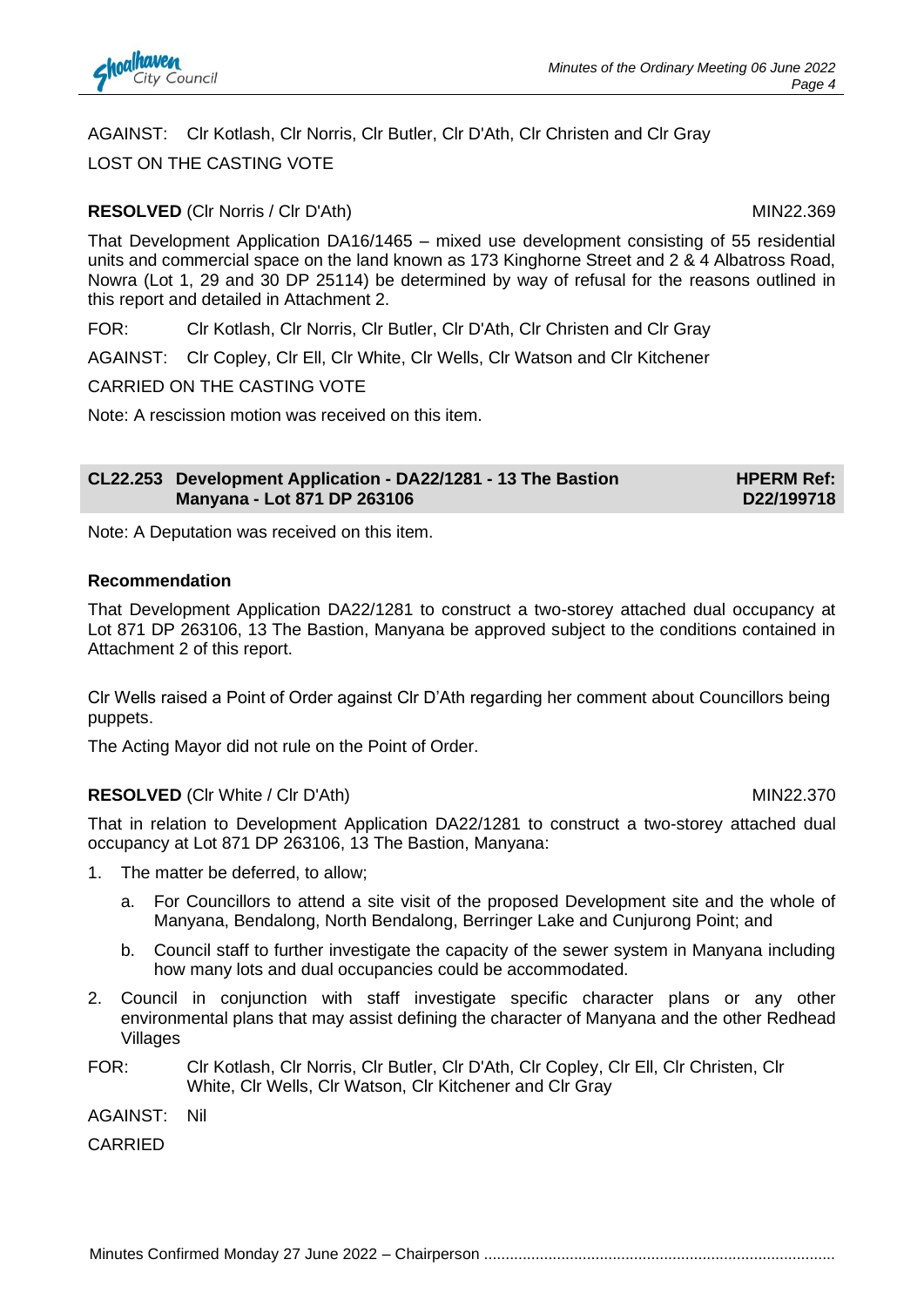

#### **CL22.254 Pump Track Investigations - Potential Sites and Way Forward**

#### **HPERM Ref: D22/191767**

Note: A Deputation was received on this item.

#### **Recommendation**

That Council:

- 1. Receive this report as an update on:
	- a. Site criteria for provision of pump tracks in Shoalhaven
	- b. Locations and condition of existing BMX circuits and pump tracks in Shoalhaven
- 2. Recognise that proposed pump tracks at Sussex Inlet, Bomaderry and Sanctuary Point are currently unfunded projects.
- 3. Endorse the following Council owned / managed reserves as shortlisted sites for future investigation for the proposed Sussex Inlet pump track:
	- a. Thomson Street Sporting Complex
	- b. Crown Reserve R69668
- 4. Endorse Edwards Avenue Reserve, Bomaderry for future investigation as a potential suitable site for the proposed Bomaderry pump track
- 5. Endorse the following Community Land as shortlisted sites for future investigation for the proposed pump track at Sanctuary Point:
	- a. Sanctuary Point Public Reserve
	- b. Sanctuary Point Road Reserve
	- c. Yellow Bellied Glider Reserve
- 6. Further investigate potential for the shortlisted sites through community consultation at such a time at which the pump track projects can be allocated into the Community Planning and Projects Work Plan to:
	- a. Determine community support
	- b. Determine desired location
	- c. Determine potential funding options for the proposed pump tracks
- 7. Receive further reports on consultation outcomes, preferred sites, budget required and potential funding sources to plan and deliver the proposed pump tracks at Sussex Inlet, Bomaderry and Sanctuary Point.

#### **RESOLVED** (Cir Wells / Cir Ell) MIN22.371

That Council:

- 1. Receive this report as an update on:
	- a. Site criteria for provision of pump tracks in Shoalhaven
	- b. Locations and condition of existing BMX circuits and pump tracks in Shoalhaven
- 2. Recognise that proposed pump tracks and associated infrastructure such as toilets, BBQs and pathways at Sussex Inlet, Bomaderry and Sanctuary Point are currently unfunded projects.
- 3. Endorse the following Council owned / managed reserves as shortlisted sites for future investigation for the proposed Sussex Inlet pump track:
	- a. Thomson Street Sporting Complex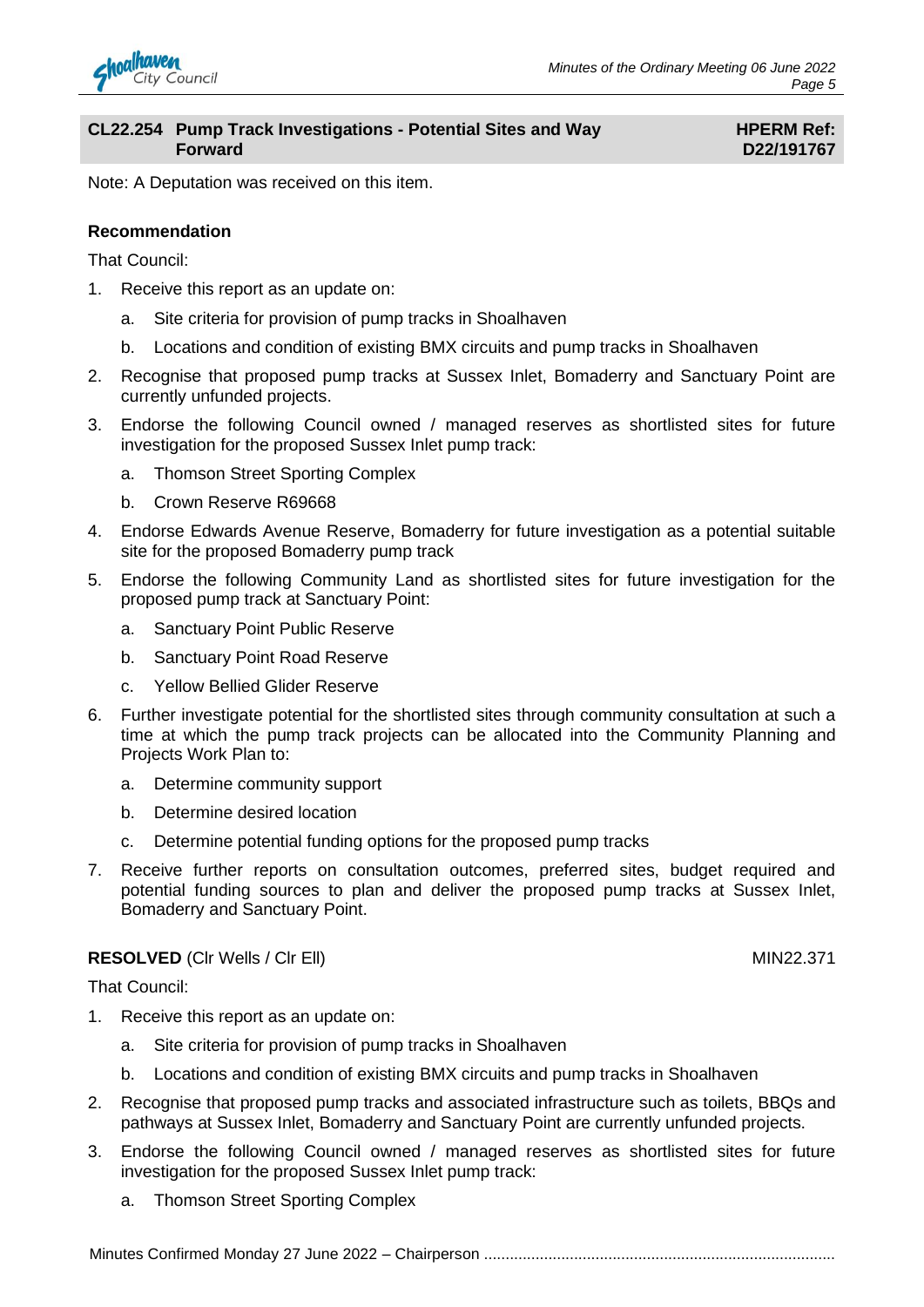

- b. Crown Reserve R69668
- 4. Investigate Edwards Avenue (John Berry) Reserve and the SCaRP, Bomaderry as potential suitable sites for the proposed Bomaderry pump track
- 5. Endorse the following Community Land as shortlisted sites for future investigation for the proposed pump track at Sanctuary Point:
	- a. Sanctuary Point Public Reserve
	- b. Sanctuary Point Road Reserve
	- c. Yellow Bellied Glider Reserve
- 6. Further investigate potential for the shortlisted sites through community consultation at such a time at which the pump track projects can be allocated into the Community Planning and Projects Work Plan to:
	- a. Determine community support
	- b. Determine desired location
	- c. Determine potential funding options for the proposed pump tracks
- 7. Receive further reports on consultation outcomes, preferred sites, budget required and potential funding sources to plan and deliver the proposed pump tracks at Sussex Inlet, Bomaderry and Sanctuary Point.
- FOR: Clr Kotlash, Clr Norris, Clr Butler, Clr D'Ath, Clr Copley, Clr Ell, Clr Christen, Clr White, Clr Wells, Clr Watson, Clr Kitchener and Clr Gray

AGAINST: Nil

CARRIED

#### **CL22.257 Notice of Motion - PP-2021-406 - Planning Proposal - Callala Bay and Kinghorne Point Halloran Trust Lands Rezoning HPERM Ref: D22/227908**

Note: A Deputation was received on this item.

#### **Recommendation**

That Council

- 1. Acknowledges the community concern about this Planning Proposal regarding the loss of threatened species, the risks due to bushfires and that clearing forest does not help mitigate or manage climate change
- 2. Recognise and take steps to help protect the biodiversity value of the overall area covered by the exhibited documents and the site adjacent to Callala Bay that is currently proposed for rezoning to residential
- 3. Direct staff to make a submission on the exhibited Planning Proposal and Biodiversity Certification Assessment Report for Callala Bay the Department of Planning and Environment for the following considerations
	- a. That DPE ensures that it can be satisfied the proposal will achieve a 'maintain or improve' biodiversity outcome in relation to the Greater Glider, Yellow-bellied Glider and Greyheaded Flying-fox, including a discussion of suitable habitat for these species within the Lake Wollumboola Biobank Site.
	- b. That DPE should seek independent evidence on the accuracy and currency of the BCAR (2016/17) in context of the Currowan bushfire (2019/20) and recent credible sightings of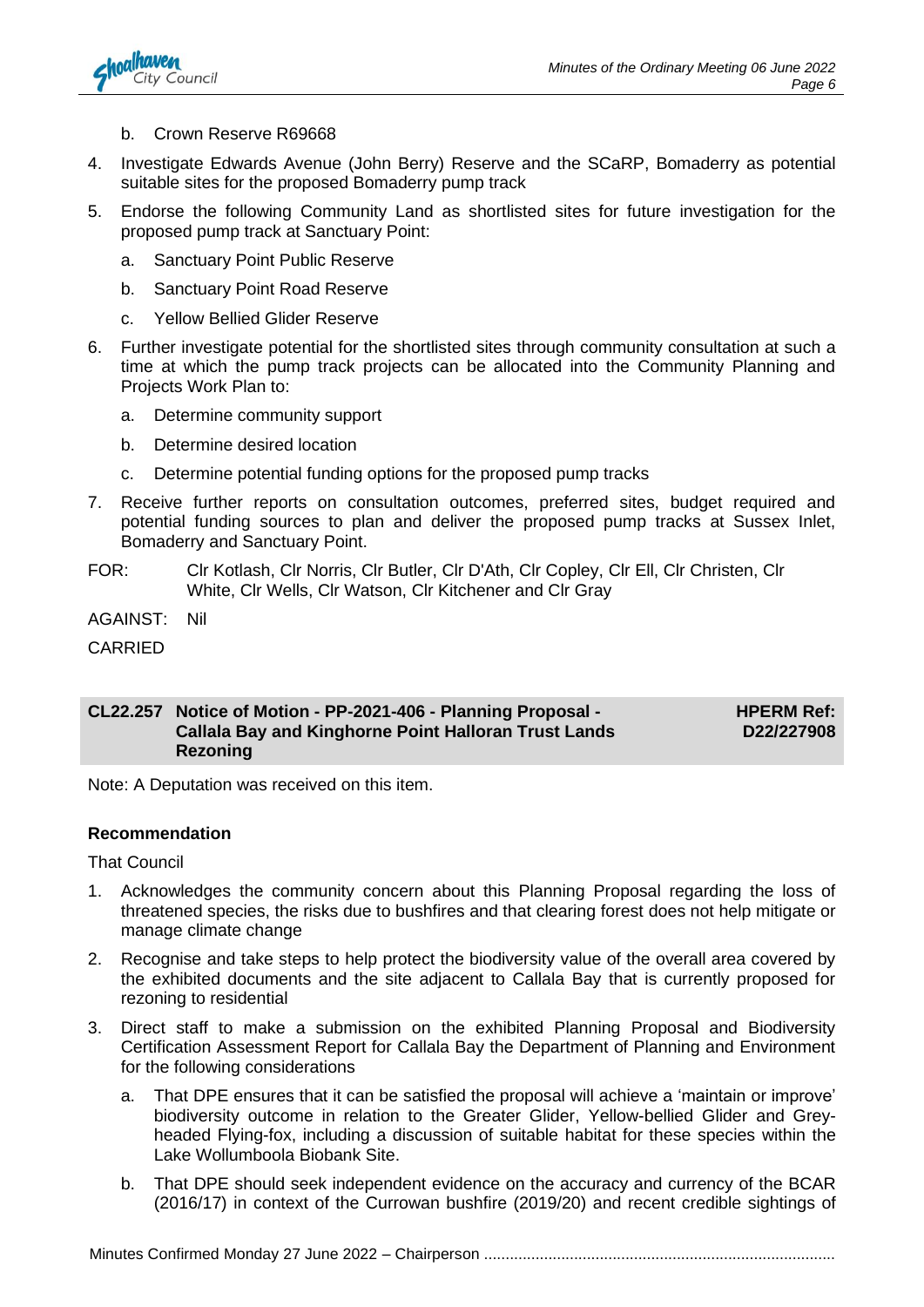endangered species on the site, and the potential value of the proposed biodiversity certification area as a suitable and credible refuge for the identified threatened species, as any inaccuracies may be contentious for DPE.

- c. Mitigation measures that could be included as conditions of consent for the subdivision development application(s) to minimise harm to biodiversity values within the biodiversity certification area during the construction phase, including the Greater Glider, Yellowbellied Glider and Grey-headed Flying-fox, such as
	- i. Staging clearing
	- ii. Timing of clearing outside breeding seasons
	- iii. Retention of hollow bearing trees within the public land and potential installation of nesting boxes within surrounding bushland
	- iv. Best practice methodology for felling trees to protect wildlife
- d. Staff are involved in ongoing discussions with the RFS, DPE & the proponent, and need to be satisfied that the protection of lives and property can be realistically ensured considering the proposed addition of 380 houses is to be surrounded on 3 sides by tall coastal forest in a small remote village
- 4. Receive an update report at the appropriate point after the exhibition has concluded outlining how the above matters will be considered and addressed moving forward.

#### **RESOLVED** (CIr White / CIr Wells) MIN22.372

That the matter be deferred to a Councillor Briefing to allow Councillors to receive further information.

FOR: Clr Norris, Clr Copley, Clr Ell, Clr White, Clr Wells, Clr Watson and Clr Kitchener

AGAINST: Clr Kotlash, Clr Butler, Clr D'Ath, Clr Christen and Clr Gray

CARRIED

The meeting adjourned for refreshment at 8.04pm

The meeting reconvened the time being 8.36pm

The following members were present:

Clr Liza Butler - Chairperson Clr John Kotlash (Remotely) Clr Matthew Norris Clr Moo D'Ath Clr Serena Copley Clr Paul Ell Clr Evan Christen Clr Patricia White Clr John Wells Clr Greg Watson Clr Mark Kitchener Clr Tonia Gray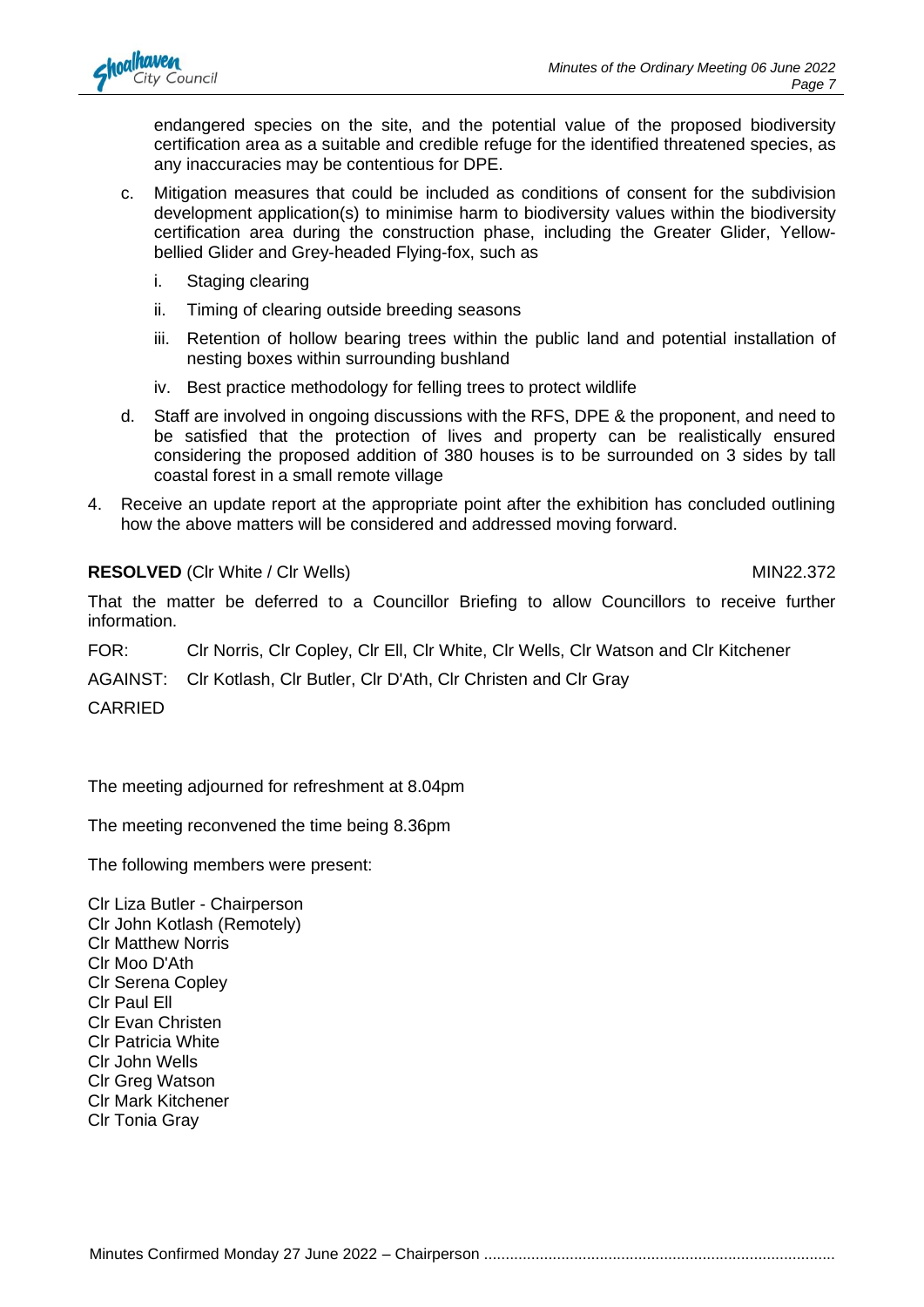

#### **Call Over of Business Paper - En bloc**

#### **RESOLVED** (CIr Wells / CIr White) MIN22.373

That the following items from the Report of the Shoalhaven Arts Board be resolved en bloc:

- AB22.20 Council Policy Revisions Shoalhaven Libraries Operations Policy
- AB22.21 Council Policy Revisions Shoalhaven Libraries Children's Policy
- AB22.22 Council Policy Revisions Internet Usage Policy
- AB22.24 Shoalhaven Arts Board Expression of Interest Appointment of Community Members
- AB22.29 Cultural and Creative Industries Strategy & Planning

Note – the items will be marked with an asterisk (\*) in these Minutes.

FOR: Clr Kotlash, Clr Norris, Clr Butler, Clr D'Ath, Clr Copley, Clr Ell, Clr Christen, Clr White, Clr Wells, Clr Watson, Clr Kitchener and Clr Gray

AGAINST: Nil

CARRIED

# **A COMMITTEE OF THE WHOLE (IF NECESSARY)**

Nil

#### **REPORT OF THE YOUTH ADVISORY COMMITTEE - 18 MAY 2022**

**Items marked with an \* were resolved 'en block'.**

#### **YA22.13 Additional Item - Community Membership Nomination Nathaniel Woodcock**

**RESOLVED\*** (CIr White / CIr Wells) MIN22.374

That Council appoint Mr Nathaniel Woodcock as a Community Member on the Youth Advisory Committee.

CARRIED

#### **REPORT OF THE SHOALHAVEN ARTS BOARD - 18 MAY 2022**

**Items marked with an \* were resolved 'en block'.**

| AB22.20        | Council Policy Revisions - Shoalhaven Libraries -<br><b>Operations Policy</b>   | <b>HPERM Ref:</b><br>D22/180270 |
|----------------|---------------------------------------------------------------------------------|---------------------------------|
|                | <b>RESOLVED*</b> (CIr Wells / CIr White)                                        | MIN22.375                       |
|                | That Council adopt the revisions of the Shoalhaven Libraries Operations Policy. |                                 |
| <b>CARRIED</b> |                                                                                 |                                 |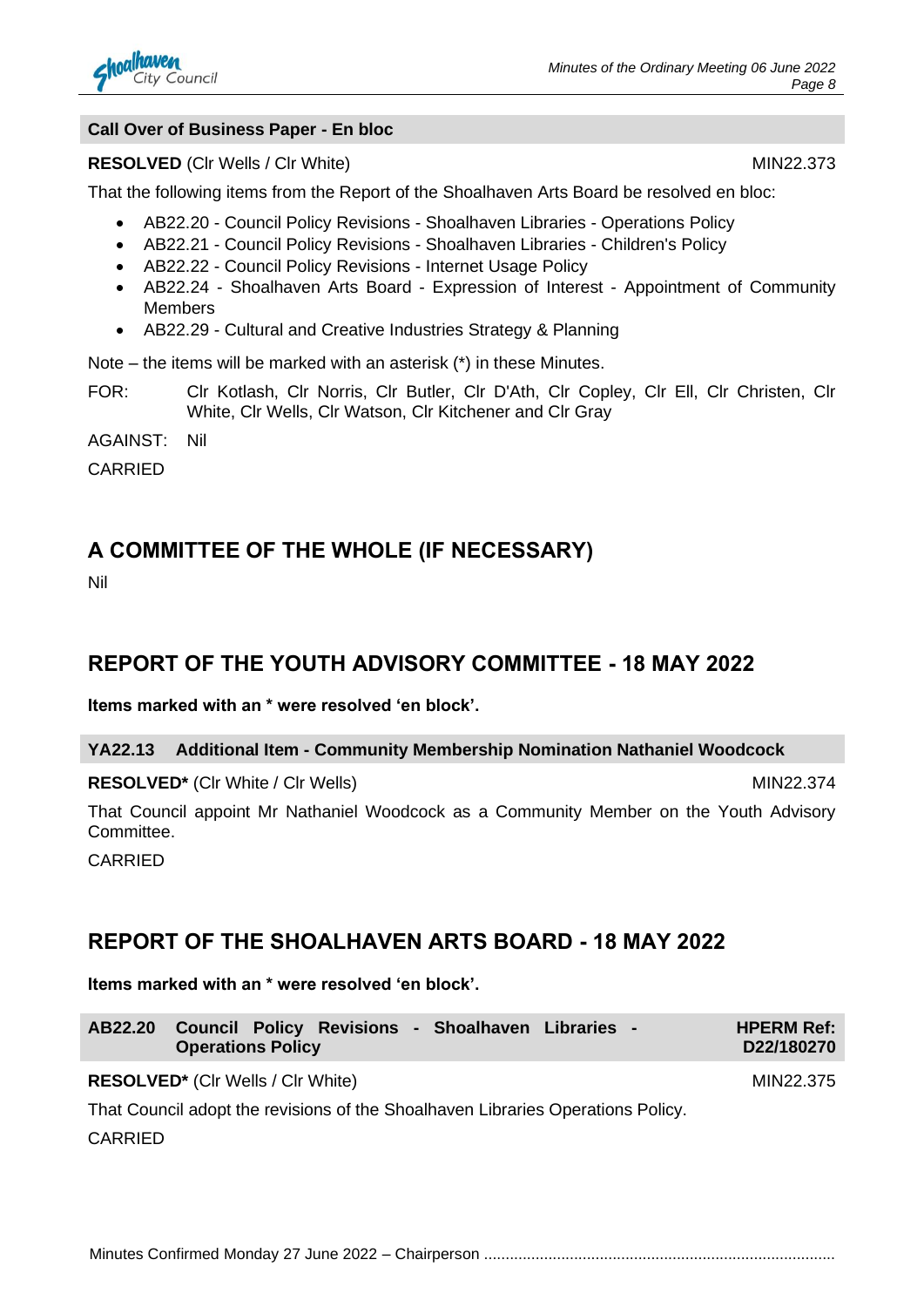| AB22.21 Council Policy Revisions - Shoalhaven Libraries -<br><b>Children's Policy</b> |  |  | <b>HPERM Ref:</b><br>D22/180349 |
|---------------------------------------------------------------------------------------|--|--|---------------------------------|
| R                                                                                     |  |  | MIRIORO72                       |

**RESOLVED\*** (CIr Wells / CIr White) MIN22.376

That Council adopt the revisions of the Shoalhaven Libraries Children's Policy.

CARRIED

| AB22.22 Council Policy Revisions - Internet Usage Policy | <b>HPERM Ref:</b> |
|----------------------------------------------------------|-------------------|
|                                                          | D22/195566        |

#### **RESOLVED<sup>\*</sup>** (Clr Wells / Clr White) MIN22.377

That Council adopt the revisions of the Shoalhaven Libraries Internet Usage Policy.

CARRIED

| AB22.24 Shoalhaven Arts Board - Expression of Interest - |  |  |  | <b>HPERM Ref:</b> |
|----------------------------------------------------------|--|--|--|-------------------|
| <b>Appointment of Community Members</b>                  |  |  |  | D22/183472        |

#### **RESOLVED\*** (CIr Wells / CIr White) MIN22.378

That Council, as recommended by the Shoalhaven Arts Board, endorse the appointment of the following community members to a two (2) year term:

- 1. Kate Dezarnaulds Community Member
- 2. Bonnie Porter Greene Community Member
- 3. Drew Longbottom Aboriginal Community Member

CARRIED

| AB22.29 Cultural and Creative Industries Strategy & Planning | <b>HPERM Ref:</b> |
|--------------------------------------------------------------|-------------------|
|                                                              | D22/163142        |

#### **RESOLVED<sup>\*</sup>** (Clr Wells / Clr White) MIN22.379

That the Shoalhaven Arts Board undertake a review of the existing Strategic Plan and present a Revised Strategic Plan to Council for consideration and adoption following the public exhibition process.

CARRIED

#### **AB22.31 Additional Item - Cultural Development**

#### **RECOMMENDATION**

That Council:

- 1. Review existing staffing models and undertake benchmarking for Cultural Development Officers working in Local Government.
- 2. Report its findings and potential ways forward at the next Shoalhaven Arts Board meeting to be held on 18 August 2022.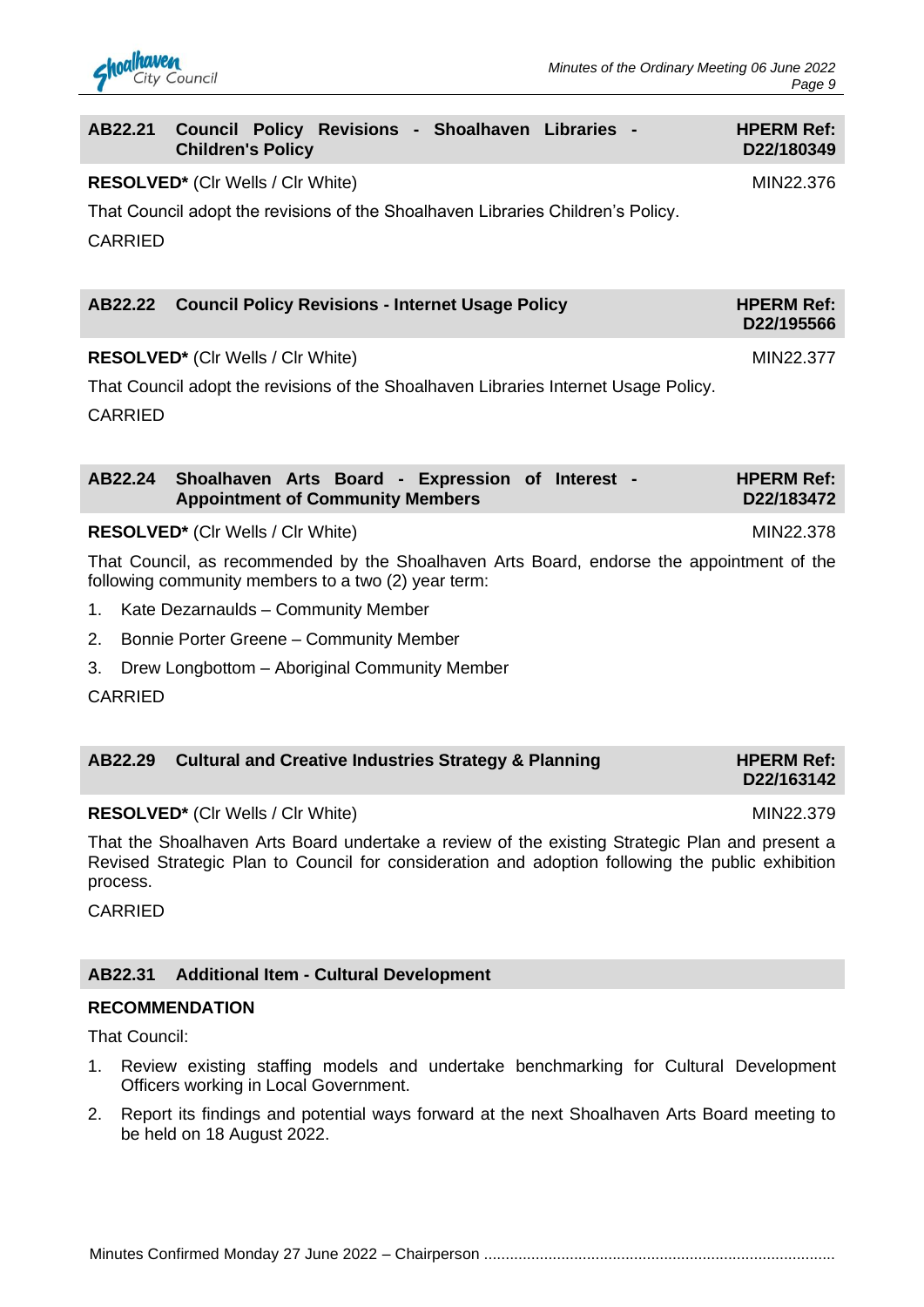

#### **RESOLVED** (CIr Gray / CIr Ell) MIN22.380

That:

- 1. The Shoalhaven Arts Board in their upcoming review of the Arts Board Strategic Plan, give consideration to a function providing support in the Arts to schools and educators, small arts organisations and to the Council.
- 2. Once adopted by the Council, the Arts Board Strategic Plan initiatives be incorporated for consideration and resourcing in the Council's future Delivery Programs and Budget.
- FOR: Clr Kotlash, Clr Norris, Clr Butler, Clr D'Ath, Clr Copley, Clr Ell, Clr Christen, Clr White, Clr Wells, Clr Watson, Clr Kitchener and Clr Gray

AGAINST: Nil

CARRIED

#### **REPORTS**

| CL22.242 Port Kembla Submarine Base - Response from | <b>HPERM Ref:</b> |
|-----------------------------------------------------|-------------------|
| <b>Wollongong City Council</b>                      | D22/212202        |

#### **Recommendation**

That Council note the advice received from received from Lord Mayor, Clr Gordon Bradbury AM, that Wollongong City Council has not established a formal position on basing the nuclearpowered submarines at Port Kembla.

#### **RESOLVED** (CIr Ell / Cir Wells) MIN22.381

That Council:

- 1. Note the advice received from Lord Mayor, Clr Gordon Bradbury AM, that Wollongong City Council has not established a formal position on basing the nuclear-powered submarines at Port Kembla.
- 2. Defer further consideration of the original Notice of Motion until the new Federal Government states its position on the matter.
- FOR: Clr Butler, Clr Copley, Clr Ell, Clr Christen, Clr White, Clr Wells, Clr Watson, Clr Kitchener and Clr Gray
- AGAINST: Clr Kotlash, Clr Norris and Clr D'Ath

CARRIED

|  |  | CL22.243 Women in Public Sector Leadership Summit 2022 |  |  |
|--|--|--------------------------------------------------------|--|--|
|--|--|--------------------------------------------------------|--|--|

**RESOLVED<sup>\*</sup>** (Clr White / Clr Wells) MIN22.382

That Council

- 1. Notes the details of the Women in Public Sector Leadership Summit 2022 scheduled for 26-29 July 2022 in Canberra, ACT
- 2. Authorises available Councillors to attend the conference and such attendance be deemed Council Business.

Minutes Confirmed Monday 27 June 2022 – Chairperson ..................................................................................

**D22/215076**

**HPERM Ref:**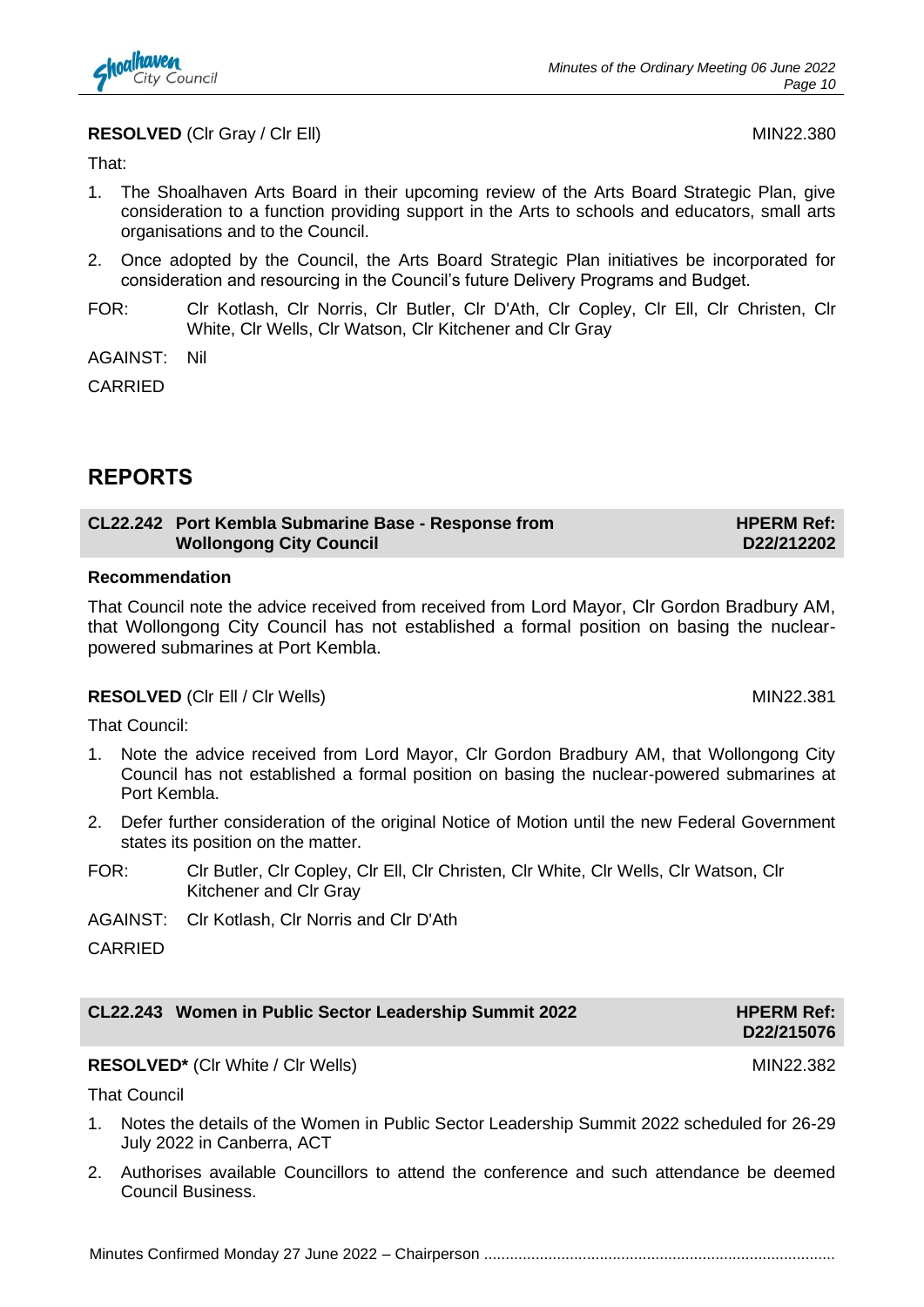

- 3. Note that all travel, registration fees, accommodation and all reasonable out-of-pocket expenses will be met in accordance with its adopted policy.
- 4. Request Councillors attending the conference to provide a written report within 30 days of returning from the conference.

CARRIED

#### **CL22.244 DPOP 2021-22 - Quarterly Performance and Budget Report (January - March) HPERM Ref: D22/227742**

#### **Recommendation**

That Council:

- 1. Receive the March Quarterly Performance Report on the 2017-2022 Delivery Program and 2021-2022 Operational Plan and publish on Council's website.
- 2. Receive the March 2022 Quarterly Budget Review Report.
- 3. Adopt the budget adjustments as outlined in the March 2022 Quarterly Budget Report Document.
- 4. Discontinue temporary amendment to the Local Preference Policy that was originally adopted by Council on 11 February 2020.
- 5. Resolve to allocate \$2.778M of the General Fund towards the 2021/22 maintenance budget in order for Council to continue repairs post weather event. The funds to be allocated from the capital projects listed in this report with the identified capital projects to be carried-forward in 2022/23 financial year. This approach will warrant that Council's unrestricted cash position remains unchanged and Council continues to operate within a financially sustainable balanced budget.
- 6. Notes the impact of not applying the Special Rate Variation on the roads maintenance budget.
- 7. Notes the Natural Disaster payments that Council qualifies for.
- 8. Notes that the Natural Disaster that was declared in the 6 March 2022 is still unfolding into Q4, as rain continues to damage public infrastructure and the repair bill estimate currently exceeds \$50million.
- 9. Commends the dedication and commitment of the outdoor workforce who have been working under extremely challenging circumstances to repair roads and other infrastructure, and to maintain service provision during this extended wet period.

#### **RESOLVED** (CIr Wells / CIr White) MIN22.383

That Council:

- 1. Receive the March Quarterly Performance Report on the 2017-2022 Delivery Program and 2021-2022 Operational Plan and publish on Council's website.
- 2. Receive the March 2022 Quarterly Budget Review Report.
- 3. Adopt the budget adjustments as outlined in the March 2022 Quarterly Budget Report Document.
- 4. Defer to the June Quarterly Update (3 months) the discontinuation of the temporary amendment to the Local Preference Policy that was originally adopted by Council on 11 February 2020 pending a Clr Briefing.
- 5. Resolve to allocate \$2.778M of the General Fund towards the 2021/22 maintenance budget in order for Council to continue repairs post weather event. The funds to be allocated from the capital projects listed in this report with the identified capital projects to be carried-forward in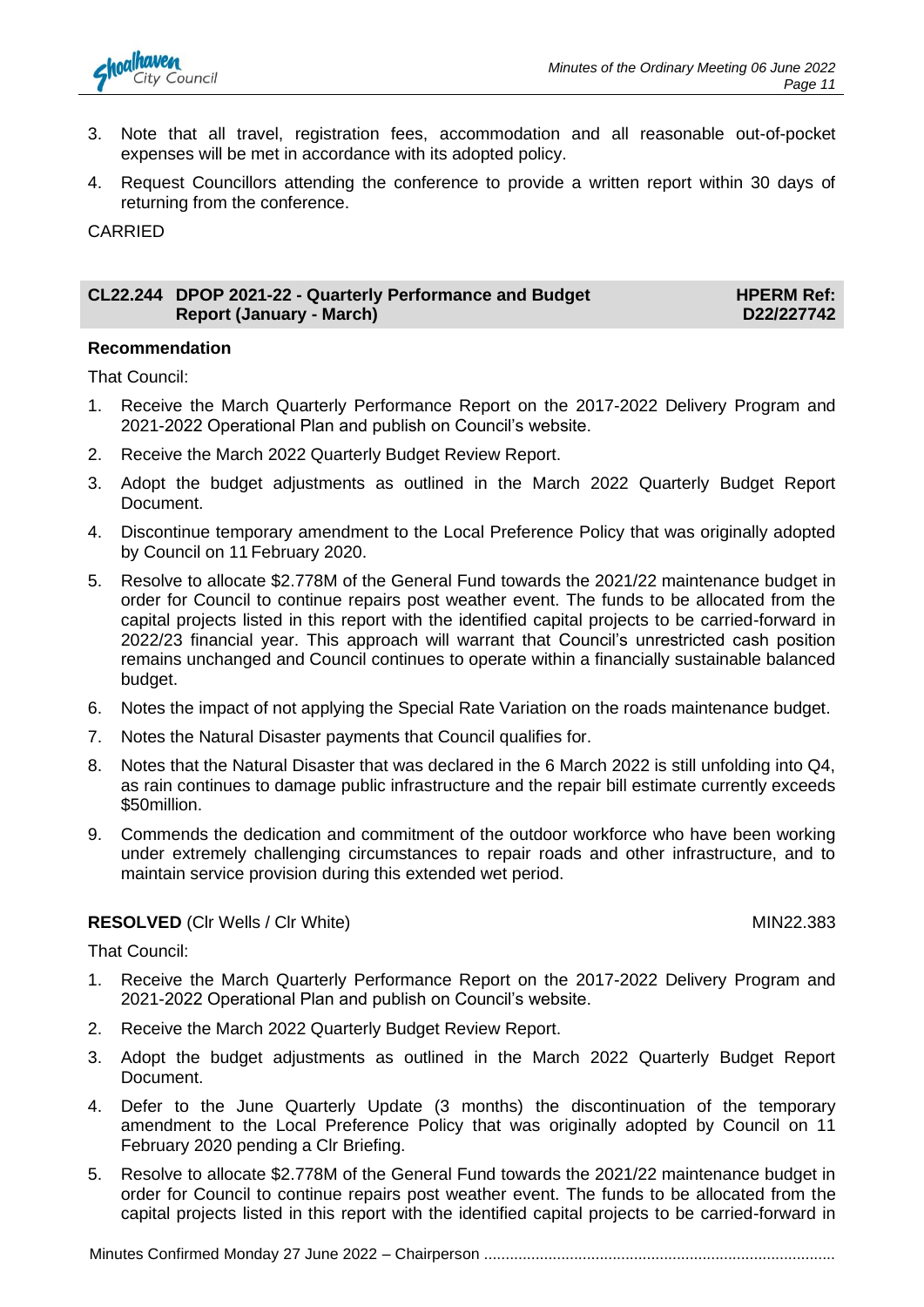

2022/23 financial year. This approach will warrant that Council's unrestricted cash position remains unchanged and Council continues to operate within a financially sustainable balanced budget.

- 6. Notes the impact of not applying the Special Rate Variation on the roads maintenance budget.
- 7. Notes the Natural Disaster payments that Council qualifies for.
- 8. Notes that the Natural Disaster that was declared in the 6 March 2022 is still unfolding into Q4, as rain continues to damage public infrastructure and the repair bill estimate currently exceeds \$50million.
- 9. Commends the dedication and commitment of the outdoor workforce who have been working under extremely challenging circumstances to repair roads and other infrastructure, and to maintain service provision during this extended wet period.
- 10. Consider allocating funds in the order of \$50,000 as a high priority at the June 2022 Budget Review to progress through community consultation the detailed design of a new playground for Kangaroo Valley, and that upon completion of the design, vigorously pursue grant and other funding opportunities to deliver a new playground asset for this community.
- FOR: Clr Kotlash, Clr Norris, Clr Butler, Clr D'Ath, Clr Copley, Clr Ell, Clr Christen, Clr White, Clr Wells, Clr Watson, Clr Kitchener and Clr Gray
- AGAINST: Nil

#### **CL22.245 Post Exhibition – Finalisation of Amendment to Shoalhaven Contributions Plan 2019 – Huntingdale Park Reserve, Berry (CP2019.4)**

**Recommendation**

That Council:

- 1. Endorse and make Amendment No.4 to the *Shoalhaven Contributions Plan 2019* as exhibited, with the changes highlighted in blue at Attachment 3.
- 2. Continue to work with local community stakeholders during the detailed design phase for the local park and consider the suggestions of the Huntingdale Park Resident Action Group, including exploring additional funding sources for any general cost items that are unable to be funded via developer contributions.
- 3. Continue to explore opportunities for bus routes and bus infrastructure to service Huntingdale Park Estate as the area grows and investigate alternate funding opportunities such as grants.
- 4. Notify those who made a submission of this resolution and when the Amendment comes into effect.

#### **RESOLVED** (CIr Gray / CIr Wells) MIN22.384

**HPERM Ref: D22/168090**

That Council:

- 1. Endorse and make Amendment No.4 to the *Shoalhaven Contributions Plan 2019* as exhibited, with the changes highlighted in blue at Attachment 3 to the report.
- 2. Continue to work with local community stakeholders during the detailed design phase for the local park and consider the suggestions of the Huntingdale Park Resident Action Group, including exploring additional funding sources for any general cost items that are unable to be funded via developer contributions.
- 3. Continue to explore opportunities for bus routes and bus infrastructure to service Huntingdale Park Estate as the area grows and investigate alternate funding opportunities such as grants.

CARRIED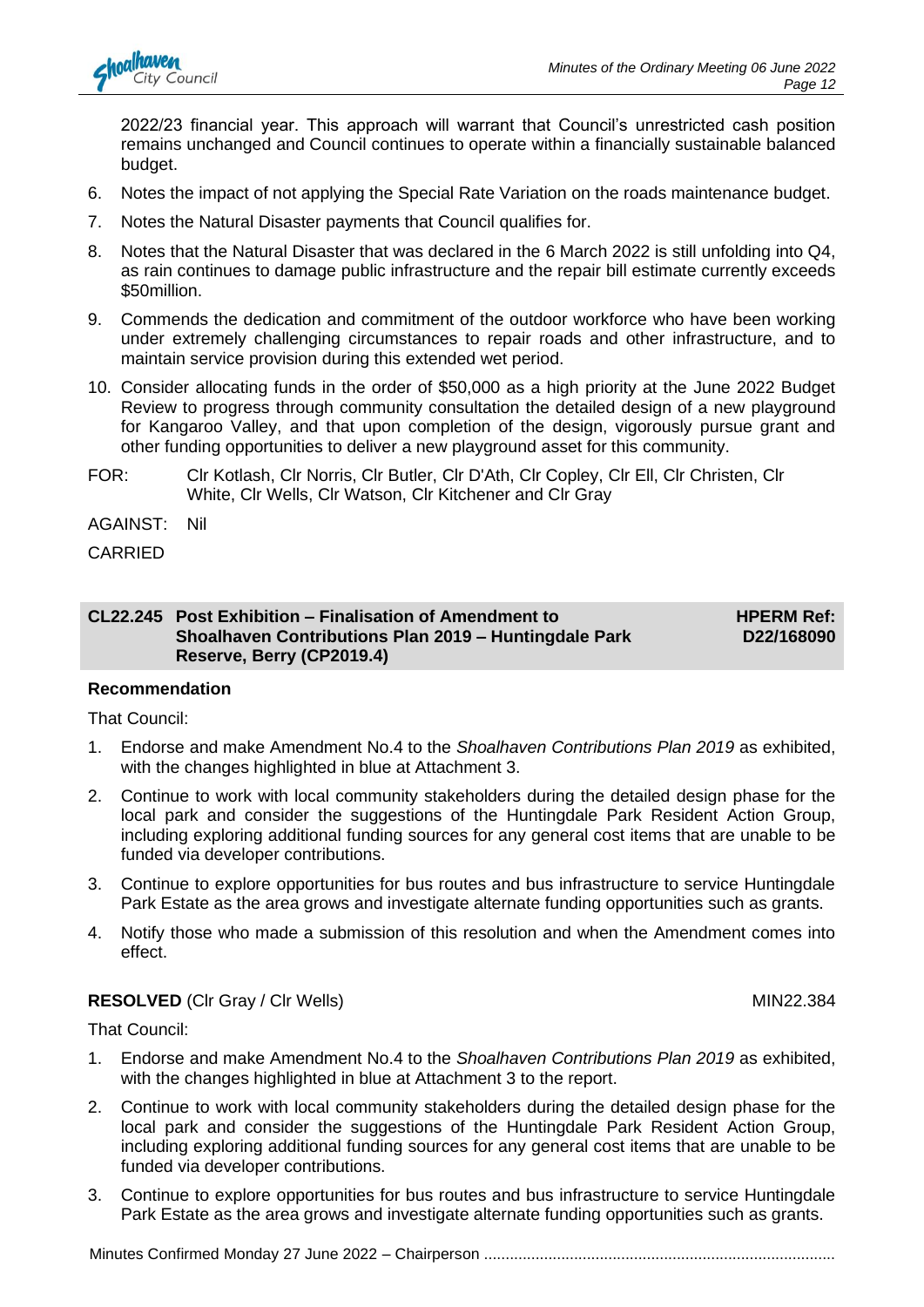- 4. Notify those who made a submission of this resolution and when the Amendment comes into effect.
- FOR: Clr Kotlash, Clr Norris, Clr Butler, Clr D'Ath, Clr Copley, Clr Ell, Clr Christen, Clr White, Clr Wells, Clr Watson, Clr Kitchener and Clr Gray

AGAINST: Nil

CARRIED

| CL22.246 Policy for Review - POL16/154 - Private Use of Public | <b>HPERM Ref:</b> |
|----------------------------------------------------------------|-------------------|
| <b>Parking</b>                                                 | D22/178971        |

**RESOLVED\*** (CIr White / CIr Wells) MIN22.385

That Council adopts POL22/110 Private Use of Public Parking Policy as an amendment to the existing POL16/154 Private Use of Public Parking Policy.

CARRIED

| CL22.247 Progress Update - Infrastructure Recovery Works - | <b>HPERM Ref:</b> |
|------------------------------------------------------------|-------------------|
| <b>Natural Disaster March 2022</b>                         | D22/225969        |

#### **Recommendation**

That Council receive this update on the progress of infrastructure recovery works which are required as a result of the March 2022 Natural Disaster Event.

#### **RESOLVED** (CIr Gray / CIr Norris) MIN22.386

That Council receive this update on the progress of infrastructure recovery works which are required as a result of the March 2022 Natural Disaster Event.

FOR: Clr Kotlash, Clr Norris, Clr Butler, Clr D'Ath, Clr Copley, Clr Ell, Clr Christen, Clr White, Clr Wells, Clr Watson, Clr Kitchener and Clr Gray

AGAINST: Nil

**CARRIED** 

| CL22.248 Tenders - Management & Operation - Holiday Haven | <b>HPERM Ref:</b> |
|-----------------------------------------------------------|-------------------|
| <b>Burrill Lake</b>                                       | D22/195708        |

**RESOLVED\*** (CIr White / CIr Wells) MIN22.387

That Council consider a separate confidential report in accordance with Section 10A(2)(d)(i) of the Local Government Act 1993.

CARRIED

| CL22.249 Tenders - Rehabilitation of Worrigee Road (CH860 – |
|-------------------------------------------------------------|
| CH1620), Worrigee                                           |

**RESOLVED\*** (CIr White / CIr Wells) MIN22.388

**HPERM Ref: D22/203906**

That Council consider a separate confidential report in accordance with Section 10A(2)(d)(i) of the Local Government Act 1993.

#### **CARRIED**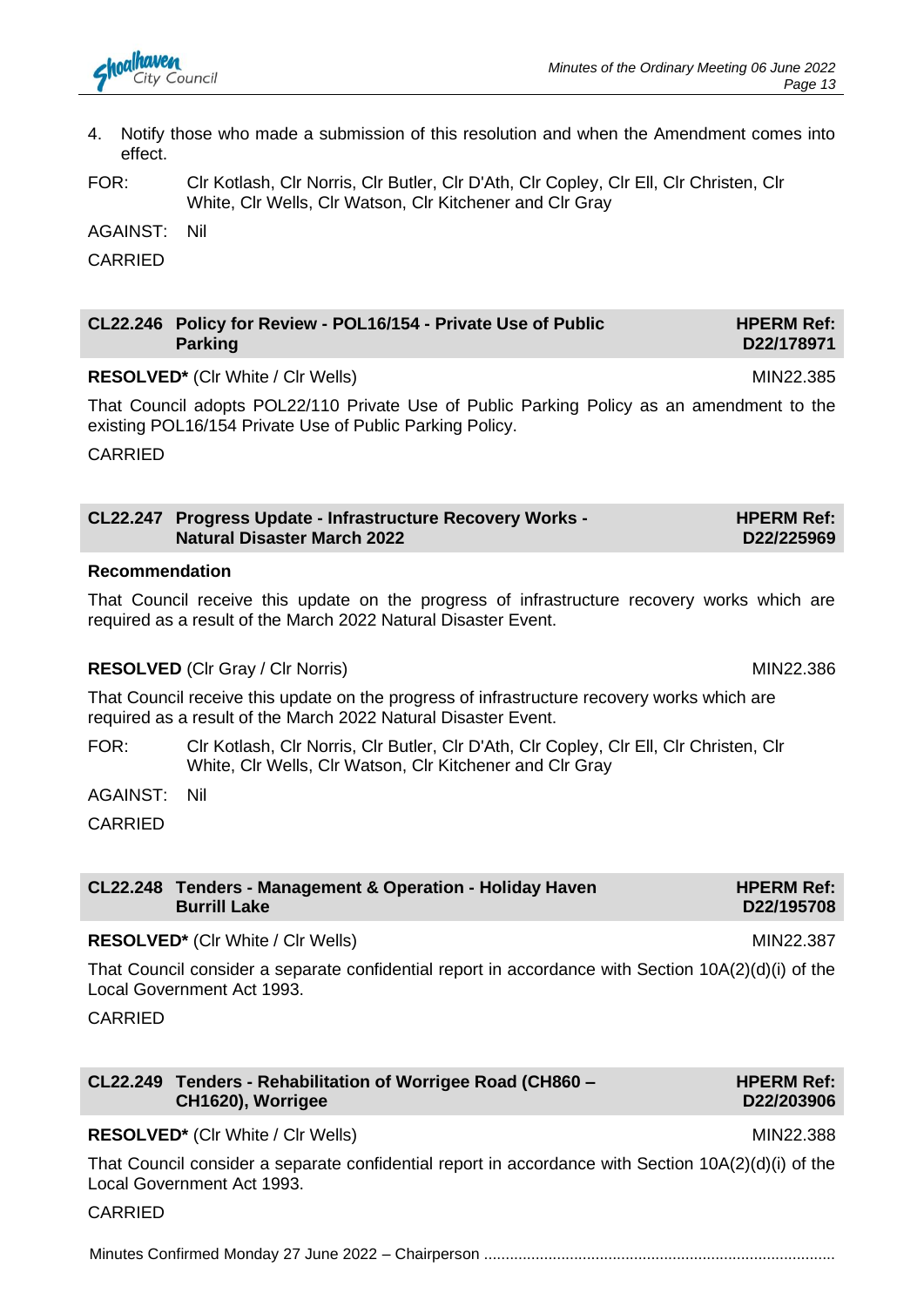#### **RESOLVED\*** (CIr White / CIr Wells) MIN22.389

That Council, in accordance with Section 10(2)(c) of the Local Government Act 1993, considers a separate confidential report in relation to property acquisition matters associated with Cambewarra locality.

CARRIED

|                | CL22.251 Variations to Development Standards - March Quarter<br>2022                            | <b>HPERM Ref:</b><br>D22/49250  |
|----------------|-------------------------------------------------------------------------------------------------|---------------------------------|
|                | <b>RESOLVED*</b> (CIr White / CIr Wells)                                                        | MIN22.390                       |
| information.   | That Council receive the Variations to Development Standards - March Quarter Report 2022 for    |                                 |
| <b>CARRIED</b> |                                                                                                 |                                 |
|                | CL22.252 DA16/1465 - 173 Kinghorne St & 2 & 4 Albatross Rd -<br>Nowra - Lot 1, 29 & 30 DP 25114 | <b>HPERM REF:</b><br>D22/183837 |
|                | Item dealt with earlier in the meeting see MIN22.369                                            |                                 |
|                | CL22.253 Development Application - DA22/1281 - 13 The Bastion<br>Manyana - Lot 871 DP 263106    | <b>HPERM REF:</b><br>D22/199718 |
|                | Item dealt with earlier in the meeting see MIN22.370                                            |                                 |
|                | CL22.254 Pump Track Investigations - Potential Sites and Way<br><b>Forward</b>                  | <b>HPERM REF:</b><br>D22/191767 |
|                | Item dealt with earlier in the meeting see MIN22.371                                            |                                 |
|                | <b>CL22.255 National Performance Reporting Score Card</b>                                       | <b>HPERM Ref:</b><br>D22/213478 |
|                | <b>RESOLVED*</b> (CIr White / CIr Wells)                                                        | MIN22.391                       |
|                | That Cauncil receive the Australian Covernment Rureau of Meteorology National Derformance       |                                 |

That Council receive the Australian Government Bureau of Meteorology National Performance Report 2020-21 for Urban Water Utilities for information.

CARRIED

**D22/189857**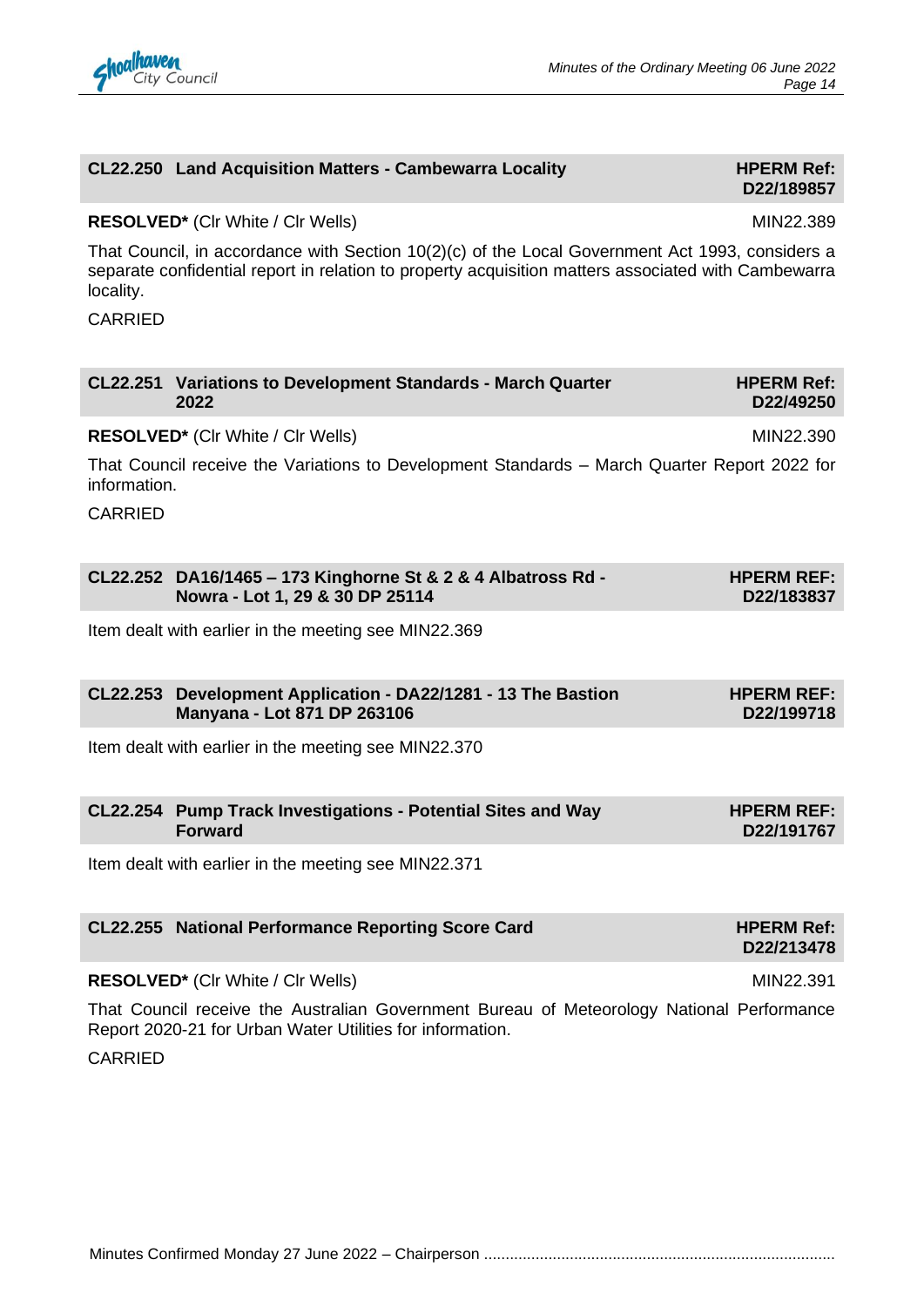

## **NOTICES OF MOTION / QUESTIONS ON NOTICE**

#### **CL22.256** Notice of Motion - Community Safety in Nowra CBD **HPERM Ref:**

**D22/225503**

#### **Recommendation**

That Council:

- 1. Directs the CEO to investigate and audit the coverage of CCTV cameras and lighting in Council owned car parks in and around the Nowra CBD and prepare a report for Councillors outlining the findings of the audit.
- 2. Directs the CEO to include in his report recommendations for any additional security infrastructure or other measures needed to improve community safety particularly in the Council owned car parks servicing the Nowra CBD.
- 3. Instructs the CEO to include information about potential funding options open to Council from the state and federal governments to achieve the objectives outlined in point 2.
- 4. Instructs the CEO to write to Superintendent Greg Moore from the NSW Police as part of preparing the report inviting him to share any suggestions or provide any other comments regarding this matter.

#### **RESOLVED** (CIr Ell / CIr Copley) MIN22.392

That Council:

- 1. Acknowledges ongoing community concern surrounding safety in car parks and also other areas of Nowra/Bomaderry
- 2. Researches crime statistics, and seeks input of NSW Police, in order to create an evidence base of the location, frequency and severity of crime in the Nowra/Bomaderry area to fully inform any future Council investment in mitigation and crime prevention measures
- 3. Directs the CEO to investigate and audit the coverage of CCTV cameras and lighting in Council owned car parks in and around the Nowra CBD and prepare a report for Councillors outlining the findings of the audit.
- 4. Directs the CEO to include in his report recommendations for any additional security infrastructure or other measures needed to improve community safety particularly in the Council owned car parks servicing the Nowra CBD.
- 5. Instructs the CEO to include information about potential funding options open to Council from the state and federal governments to achieve the objectives outlined in point 4.
- 6. Instructs the CEO to write to Superintendent Greg Moore from the NSW Police as part of preparing the report inviting him to share any suggestions or provide any other comments regarding this matter.
- FOR: Clr Kotlash, Clr Norris, Clr Butler, Clr D'Ath, Clr Copley, Clr Ell, Clr Christen, Clr White, Clr Wells, Clr Watson, Clr Kitchener and Clr Gray

AGAINST: Nil

CARRIED

#### **CL22.257 Notice of Motion - PP-2021-406 - Planning Proposal - Callala Bay and Kinghorne Point Halloran Trust Lands Rezoning**

**HPERM REF: D22/227908**

Item dealt with earlier in the meeting see MIN22.372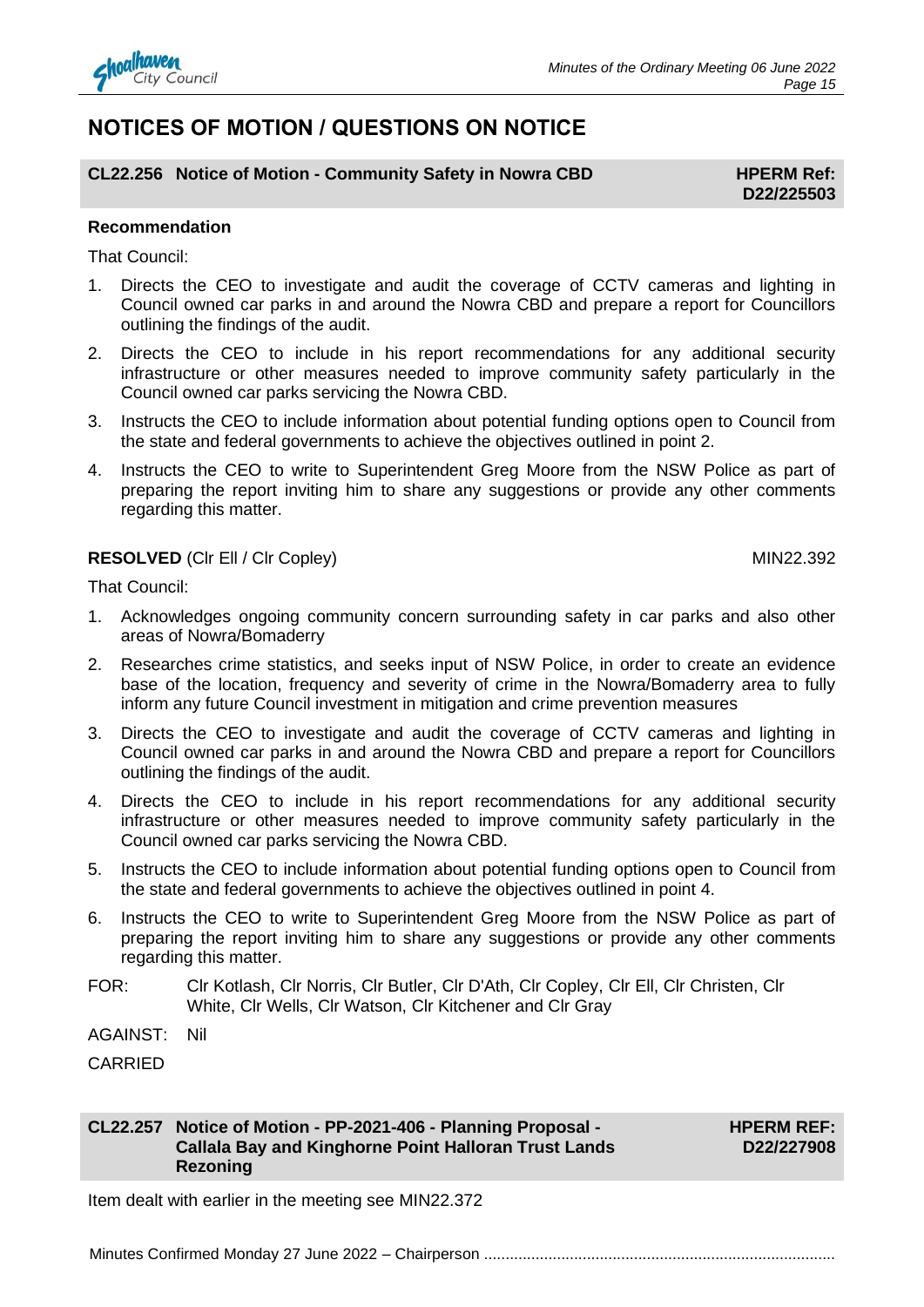

### **CONFIDENTIAL REPORTS**

Pursuant to Section 10A(4) the public were invited to make representation to the meeting before any part of the meeting is closed, as to whether that part of the meeting should be closed.

No members of the public made representations.

#### **RESOLVED** (CIr Wells / CIr White) MIN22.393

That the press and public be excluded from the Meeting, pursuant to section 10A(1)(a) of the Local Government Act, 1993, to consider the following items of a confidential nature.

CCL22.17 Tenders – Management & Operation - Holiday Haven Burrill Lake

*Commercial information of a confidential nature that would, if disclosed prejudice the commercial position of the person who supplied it.10(A)(2)(d)(i)*

*There is a public interest consideration against disclosure of information as disclosure of the information could reasonably be expected to reveal commercial-inconfidence provisions of a contract, diminish the competitive commercial value of any information to any person and/or prejudice any person's legitimate business, commercial, professional or financial interests.*

CCL22.18 Tenders - Rehabilitation of Worrigee Road (CH 860 – CH1620), Worrigee

*Commercial information of a confidential nature that would, if disclosed prejudice the commercial position of the person who supplied it.10(A)(2)(d)(i)*

*There is a public interest consideration against disclosure of information as disclosure of the information could reasonably be expected to reveal commercial-inconfidence provisions of a contract, diminish the competitive commercial value of any information to any person and/or prejudice any person's legitimate business, commercial, professional or financial interests.*

CCL22.19 Land Acquisition Matters - Cambewarra Locality

*Information that would, if disclosed, confer a commercial advantage on a person with whom the Council is conducting (or proposes to conduct) business.10(A)(2)(c)*

*There is a public interest consideration against disclosure of information as disclosure of the information could reasonably be expected to reveal commercial-inconfidence provisions of a contract, diminish the competitive commercial value of any information to any person and/or prejudice any person's legitimate business, commercial, professional or financial interests.*

CARRIED

The meeting moved into confidential the time being 9.13pm.

The meeting moved into open session, the time being 9.15pm.